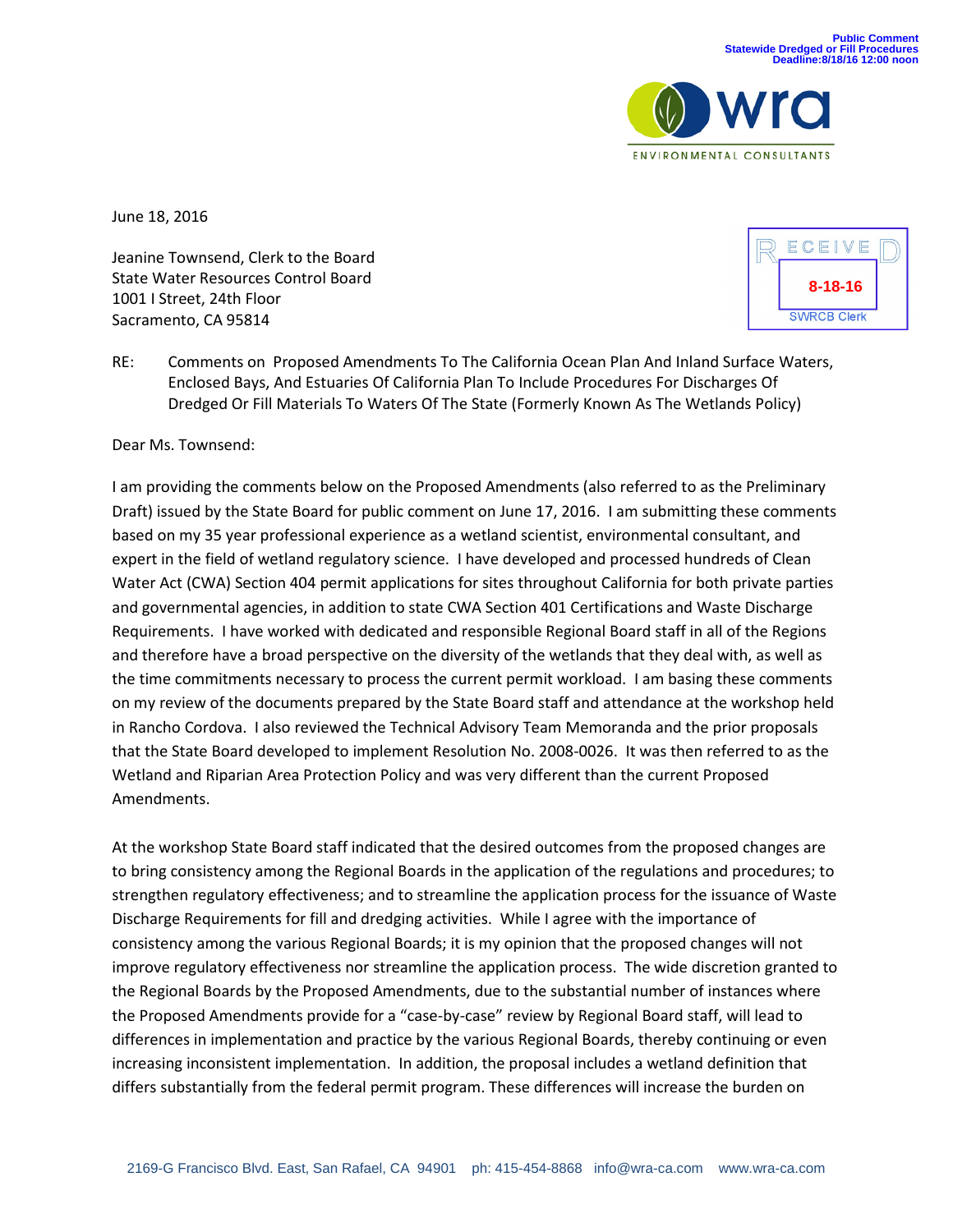applicants due to duplication and overlapping permitting requirements and will require additional resources by the Regional Boards and the State Board to implement and then process the large number of applications received each year.

The focus of my comments are in three areas: the new State wetland definition; the expansion of the use of the 404(b)(1) Alternatives Analysis to U.S. Army Corps of Engineers' (Corps) Nationwide Permits (NWPs); and the significant differences in the state compensatory mitigation procedures compared to federal procedures. Finally, I provide information showing that these proposed changes will lead to significant costs and delays to private and governmental applicants and will require major new staffing within the Regional Boards to handle the additional work load.

## 1. Wetland Definition and Exclusions

## *1.1 Wetland Definition*

The State Board proposal would formally adopt a California-only definition of "wetland." This definition was characterized at the workshops by State Board staff as "informational." According to the State Board staff, the definition of wetland is meant to assist staff in determining whether there is a "wetland," and a second step would then be required to determine whether the "wetland" is a "waters of the State." Because the definition is only intended to be "informational," staff at the workshop indicated the possibility that some features would meet the wetland criteria in the proposed definition but would not be regulated as a water of the State. Staff was unable, however, to provide any specific examples of a feature that would meet the proposed definition but would not be subject to regulation as a "water of the State". There are numerous and significant concerns with this proposed definition of wetland.

The Preliminary Draft states that a wetland in California would be defined as:

*An area is a wetland if, under normal circumstances, (1) the area has continuous or recurrent saturation of the upper substrate caused by groundwater, or shallow surface water, or both; (2) the duration of such saturation is sufficient to cause anaerobic conditions in the upper substrate; and (3) the area is either dominated by hydrophytic vegetation or lacks vegetation.*

The Preliminary Draft states that Regional Board staff *may* consider areas that meet the above definition as a wetland. However, the proposal gives the Regional Board staff the ultimate discretion to characterize features as a wetland on a "case-by-case basis." The discretion given to Regional Board staff will lead to greater uncertainty by the applicants as to what features are covered by this definition and how the definition will be applied by staff in the field. This will make it very difficult for project applicants to determine whether or not Waste Discharge Requirements are necessary for specific projects and/or what features would be subject to regulation. That uncertainty will increase the costs of permitting projects and will substantially increase demand for Regional Board staff time and input throughout the application process.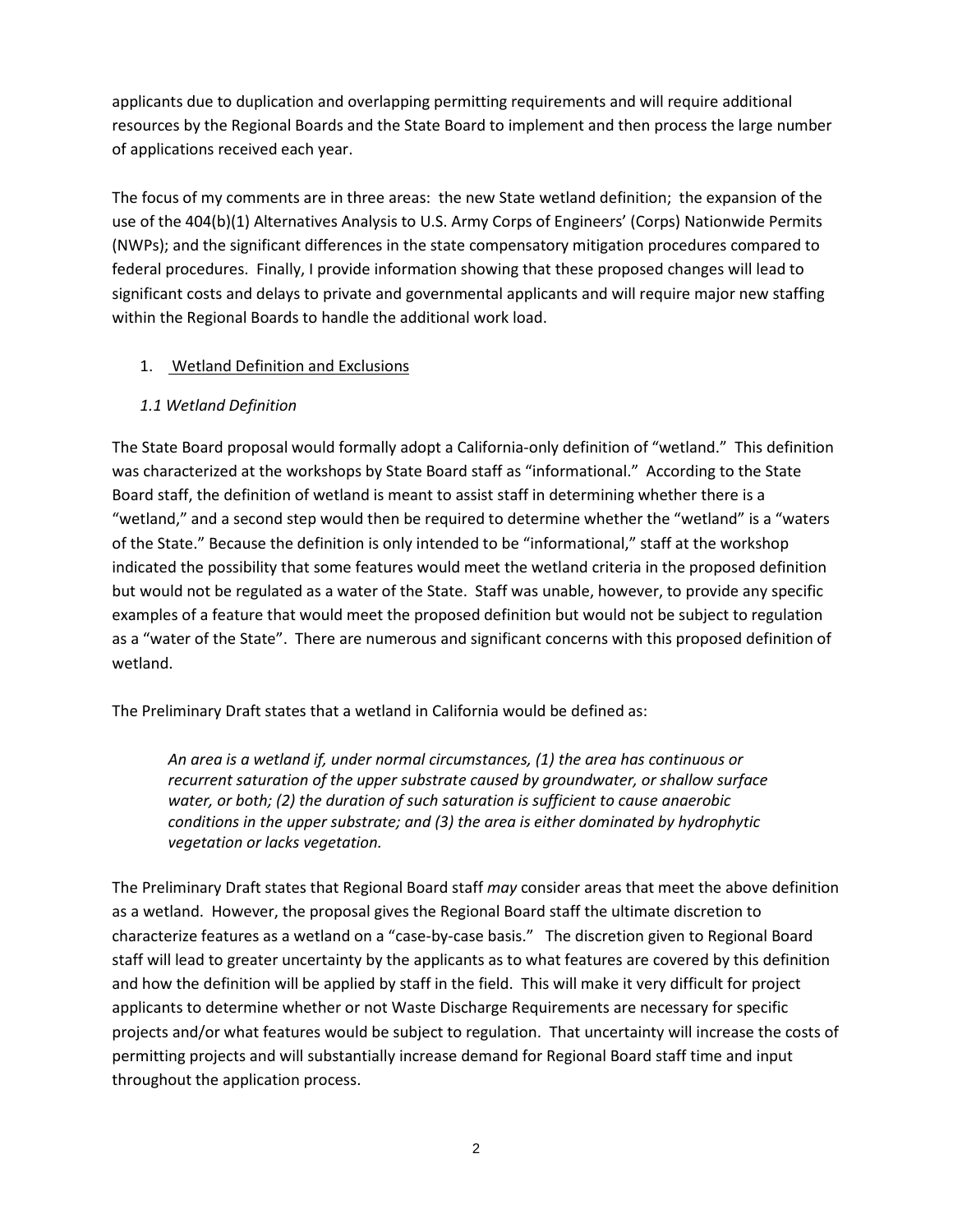The discretion provided to Regional Board staff to make "case-by-case" determinations on the presence of "wetlands" appears to conflict with the statement, made in the proposal and by State Board staff at the workshops, that the delineation of wetlands will be performed pursuant to the Corps Delineation Manual and Supplements. The State Board staff report dated June 17, 2016 also states that this new, state-only definition was intended to allow the Regional Boards to effectively regulate mudflats, playas, river bars, and shallow ponds as "wetlands." This argument – that a wetland definition differing from the long-standing federal definition is needed to protect particular, unique features in California – has been presented in previous documents prepared for the State Board (as listed in Table 1). The features identified by the State Board as warranting additional State regulation, however, appear to be restricted to a very few, already regulated specific features (Table 1).

| Reference                                 | Non-vegetated wetland examples                    |
|-------------------------------------------|---------------------------------------------------|
| <b>Technical Advisory Team Memorandum</b> | non-vegetated playas, tidal flats, and non-       |
| #2 Wetland Definition                     | vegetated snowmelt pools, tidal pools in tidal    |
|                                           | wetlands                                          |
| <b>Technical Advisory Team Memorandum</b> | mudflats, playas, and some seasonal depressional  |
| #4                                        | wetlands, bare areas of wet meadows, pannes of    |
|                                           | tidal marshes                                     |
| State Board Workshop Presentation         | mudflats, playas, seasonal wetlands               |
| Draft State Board Staff Report            | Tidal flats, playas, some river bars, and shallow |
|                                           | non-vegetated ponds                               |

Table 1. Lists of non-vegetated wetlands provided in previous documents on the proposed state wetland definition.

According to these various reports, the features that are most believed by State Board staff to not be adequately protected are tidal flats and playas. However, tidal flats are already regulated by federal and State authorities as "waters of the United States" and "waters of the State," respectively. Under the CWA, mudflats, a type of tidal flat, are listed as "Special Aquatic Sites" and are given the same status as wetlands under federal permitting procedures.<sup>[1](#page-2-0)</sup> Since the Proposed Amendments includes Special Aquatic Sites under Subpart E as a unique category of wetlands, the need to have them covered under the proposed definition is redundant. As for playas, these features are generally restricted to the southwestern portion of California, and are most often found within National Parks, National Monuments, and on federal military property. Therefore, there is very little state permitting activity in playas. They are, however, also classified as "waters of the United States" and therefore subject to the CWA Section 401 Certification requirements. Other examples of features identified by the State Board staff as necessitating protection via the proposed wetland definition, such as bare or ponded areas within wet meadows and pannes in tidal marshes, are located within areas classified as vegetated wetland types pursuant to the existing federal definition and any permitting actions by the Corps consider these features to be wetlands. In addition, shallow vegetated ponds are considered Special

<span id="page-2-0"></span> $1$  40 C.F.R. Part 230; CWA Section 404(b)(1).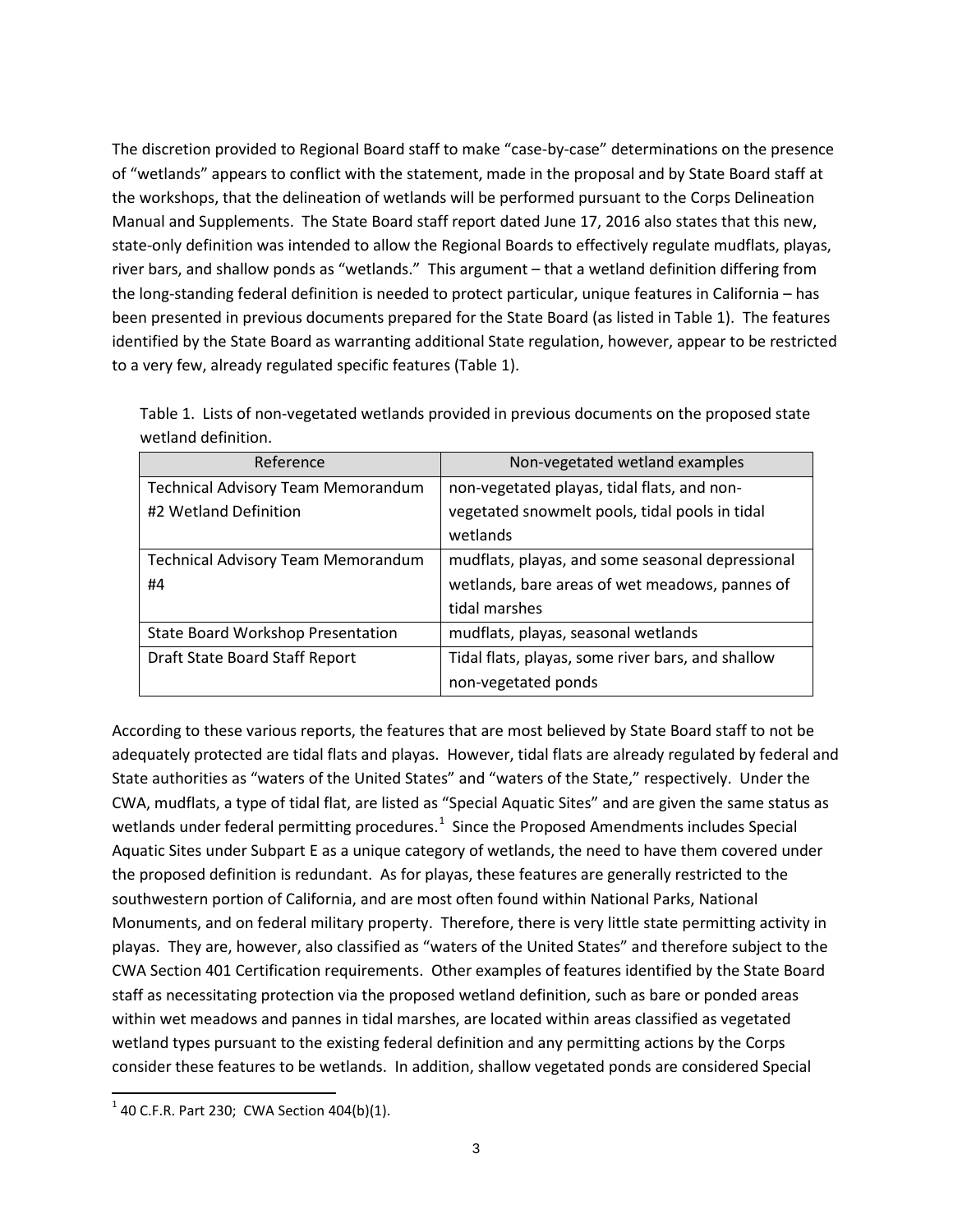Aquatic Sites. Therefore, all of the examples of features provided by the State Board staff as necessitating a new wetland definition are currently covered under the long-standing federal definition, have been added specifically as Special Aquatic Sites, or are considered as "waters of the United States" and subject to CWA Section 401 Certification requirements. As a result, there is no need for the proposed wetland definition to differ from the long-standing federal definition in order to cover these features.

In fact, the staff report states that, in most cases, the Corps already considers such features as wetlands or otherwise "waters of the United States," and therefore such features are regulated under the CWA. If a federal CWA Section 404 permit is already required for the discharge of dredge or fill material within such features, a CWA Section 401 Certification would also be required. The Proposed Amendments, therefore, do not clearly identify what features are currently unprotected via the existing federal wetland definition and associated CWA permitting and certification programs (or other state requirements, like the Streambed and Lake Alteration program) that would require protection via the application of the proposed state wetland definition. As a result, it is unclear clear why the State Board needs to adopt a wetland definition that is different from the long-standing federal definition.

Further, it is likely that the proposed definition, once put in practice, will create a broad and complex regulatory program that would result in the substantial expansion of state jurisdiction, as compared to current implementation, for several reasons:

1. The proposed definition is not the same as the definition used by the Corps, which is the basis for the Corps' documents that are used to delineate wetlands (*e.g.*, the 1987 wetlands delineation manual and regional guidance documents like the Arid West Supplement). As such, the Regional Boards will be forced to evaluate delineations of additional geographic areas and features that do not meet the long-standing federal definition. For example, the proposed definition uses the word "upper substrate." Substrate is not the same as hydric soil, which is the specific criterion that must be met under the Corps delineation manuals in order to meet the federal definition of "wetland." The State Board's Technical Advisory Team, in its Memorandum #4, stated "the USACE methodology refers to 'soil', whereas the proposed Water Board methodology refers to 'substrate', a more inclusive term" [Page 8, Version 14]. Unfortunately, the memorandum provided no further explanation as to why the term "substrate" is preferred or how the use of a more "inclusive" term would affect delineations in the field. All of the guidance in the existing 1987 and 2008 US Army Corps delineation manuals is based on indicators of hydric soil that have been developed through decades of research on this topic.<sup>[2](#page-3-0)</sup> The Regional Supplements – like the Regional Supplement to the Corps of Engineers Wetland Delineation Manual: Arid West Region (2008) – were specifically developed to make use of this exhaustive research. The Regional Manuals were developed with specific guidance from experts in the field at federal and state agencies, as well as experienced consultants. An Independent Peer Review Team was established to comment on the Corps' 1987 and 2008 delineation

<span id="page-3-0"></span><sup>&</sup>lt;sup>2</sup> Vepraskas, M.J. and Craft, C.B. 2016. Wetlands Soils: Genesis, Hydrology, Landscapes, and Classifications. Second Edition. CRC Press. 508 pages.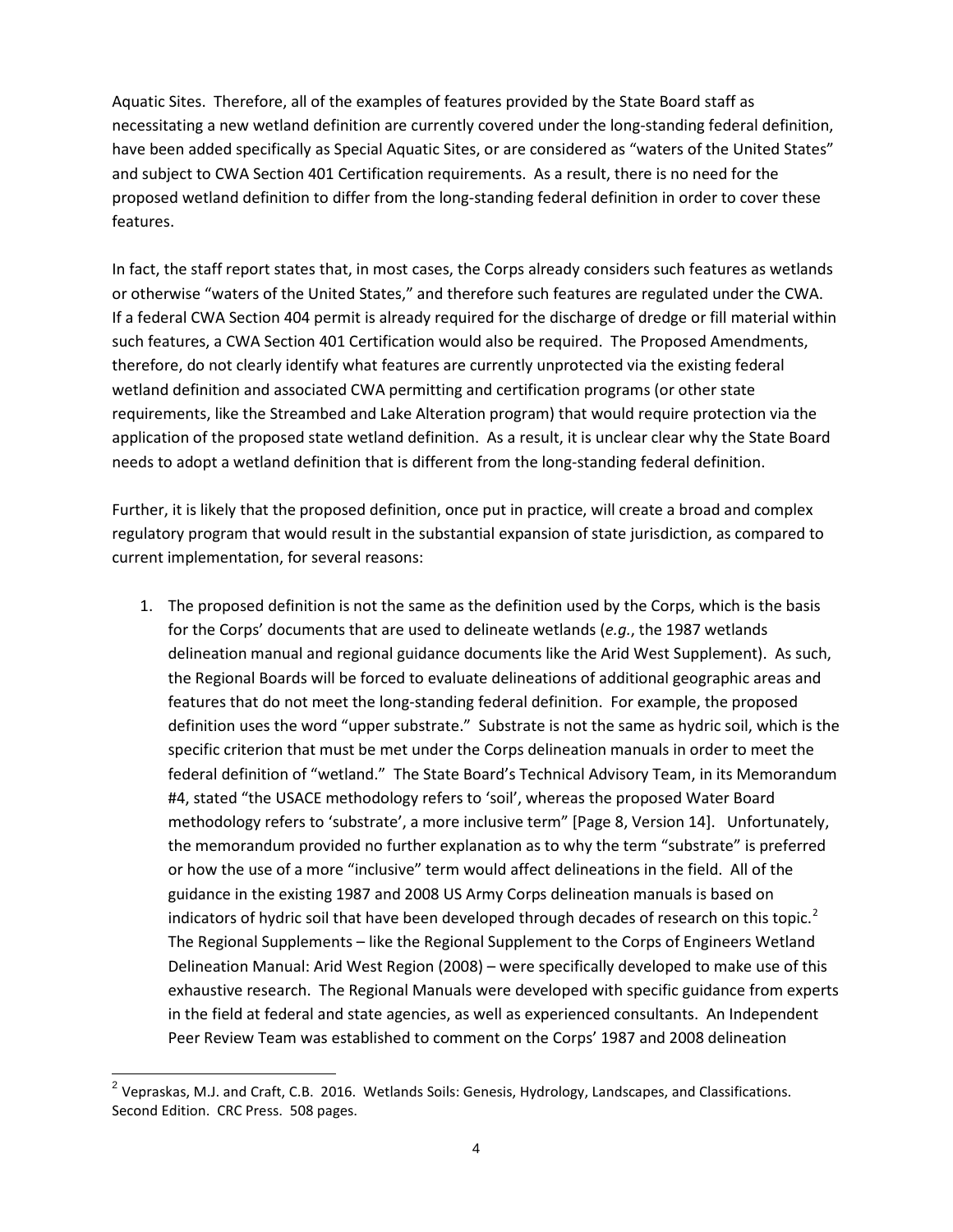manuals and public comments were also received.<sup>[3](#page-4-0)</sup> The Corps' manuals were thoroughly vetted and examined to address many of the technical and scientific issues surrounding wetland delineation in the Arid West and Western Mountains.

The State Board staff must provide an explanation why it is using the term "upper substrate" as opposed to hydric soil and what practical differences will result in delineating wetland features due to the change. It makes no practical sense to ignore the existing longstanding terminology associated with hydric soil indicators and adopt a much less scientifically valid or understood term. Doing so will result in substantial confusion among field practitioners and project applicants and likely lead to inconsistent application of the wetland definition by Regional Board staff.

2. As stated above, the proposed definition would also identify non-vegetated features as wetlands. This is different than the long-standing practice of the EPA and the Corps and is likely to be confusing to the regulated community, the general public, and the Regional Board staff. It will likely result in the classification of features as wetlands that the public would not recognize as a wetland and that the government has not previously defined as a wetland. For example, the EPA states:

> *Wetlands are areas where water covers the soil, or is present either at or near the surface of the soil all year or for varying periods of time during the year, including during the growing season. Water saturation (hydrology) largely determines how the soil develops and the types of plant and animal communities living in and on the soil. Wetlands may support both aquatic and terrestrial species. The prolonged presence of water creates conditions that favor the growth of specially adapted plants (hydrophytes) and promote the development of characteristic wetland (hydric) soils. (Underline added).*[4](#page-4-1)

The Corps of Engineers describes to the public that wetlands are:

*Wetlands are areas that are covered by water or have waterlogged soils for long periods during the growing season. Plants growing in wetlands are capable of living in saturated soil conditions for at least part of the growing season. Wetlands such as swamps and marshes are often obvious, but some wetlands are not easily recognized, often because they are dry during part of the year or "they just don't look very wet" from the roadside. Some of these wetland types include, but are not limited to, many bottomland forests, pocosins, pine savannahs, bogs, wet meadows, potholes, and wet tundra. The information presented here usually will enable you to determine whether you might have a wetland.[5](#page-4-2)*

<span id="page-4-0"></span> $3$  http://www.usace.army.mil/Portals/2/docs/civilworks/regulatory/reg\_supp/aridwest\_peer\_rev.pdf <sup>4</sup> <https://www.epa.gov/wetlands/what-wetland>What is a Wetland?

<span id="page-4-2"></span><span id="page-4-1"></span><sup>5</sup> [http://www.usace.army.mil/Portals/2/docs/civilworks/regulatory/rw\\_bro.pdf](http://www.usace.army.mil/Portals/2/docs/civilworks/regulatory/rw_bro.pdf) Recognizing Wetlands An Informational Pamphlet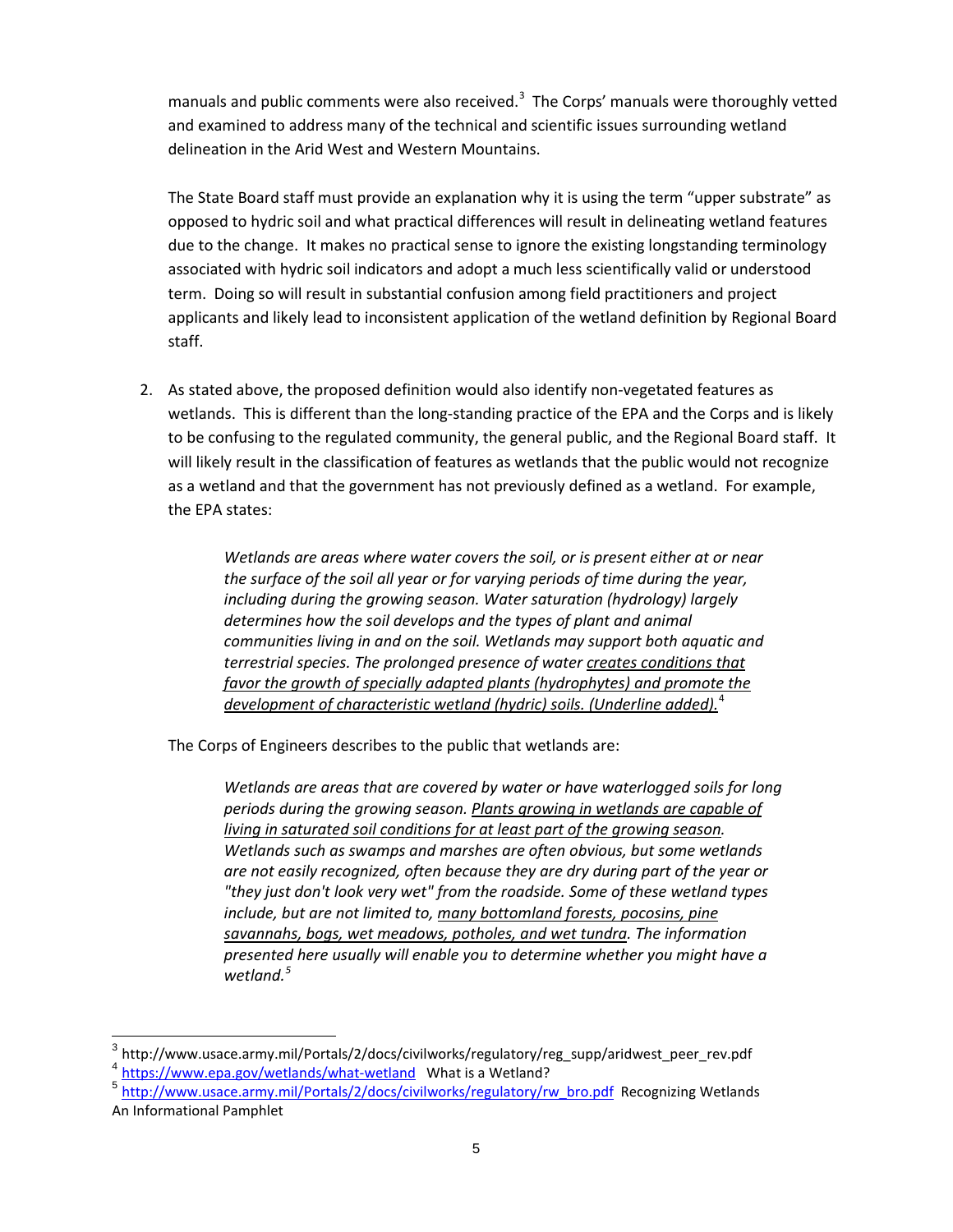Each of these definitions, and the public's common understanding of what is a wetland, includes marshes, swamps, vernal pools, and other vegetated features. The State Board's definition will certainly be confusing to the public, will lead to unnecessary misconceptions by the public, and could lead to enforcement actions against individuals or government agencies who do not understand what a non-vegetated wetland might be. Furthermore, by eliminating the "vegetation" criterion for what is a wetland, the definition as literally drafted must include features like lakes, ponds, rivers, streams, and beaches as "wetlands." The State Board staff may have a different intent, but that intent is not reflected in the Preliminary Draft or the Staff Report.



Under the proposal, there would be no practical limit to the scope of what is a wetland as features like ponds, streams and beaches can have sufficient hydrology and anaerobic substrates to meet the proposed wetland definition. At the workshop that I attended, the State Board staff indicated that, of course, "puddles" would be excluded. However, under its proposed definition, a puddle could meet the wetland definition and such features are

not explicitly excluded from regulation. The feature pictured here has ponding for a sufficient period of time (14 days according to TAT Memorandum #4) and likely has anaerobic substrates (though not a hydric soil). The same is true of many lakes, rivers, and streams. The State Board staff did not provide any explanation as to why a puddle would be excluded given the proposed definition, or when a "puddle" would be large enough to be a "pond" or other similar feature that would be subject to classification as a wetland. The proposed definition provides Regional Board staff with substantial discretion to define features as a wetland and leave the public unaware of whether these examples of non-vegetative features are "wetlands." This confusion can be avoided by using the long-standing, peer-reviewed federal wetland definition.

3. Mudflats, vegetated shallows, and riffle and pool complexes are listed by the EPA $^6$  $^6$  as "Special Aquatic Sites" and are treated the same as wetlands under federal regulations. The Preliminary Draft also lists these features as wetlands under Subpart E. Given that these are among the features that the State Board staff identify as the reason for including un-vegetated features as "wetlands," it is unclear why the proposed definition must exclude the vegetation requirement since these features are protected under current federal policy and practice. In my experience,

<span id="page-5-0"></span> $6$  40 C.F.R. Part 230.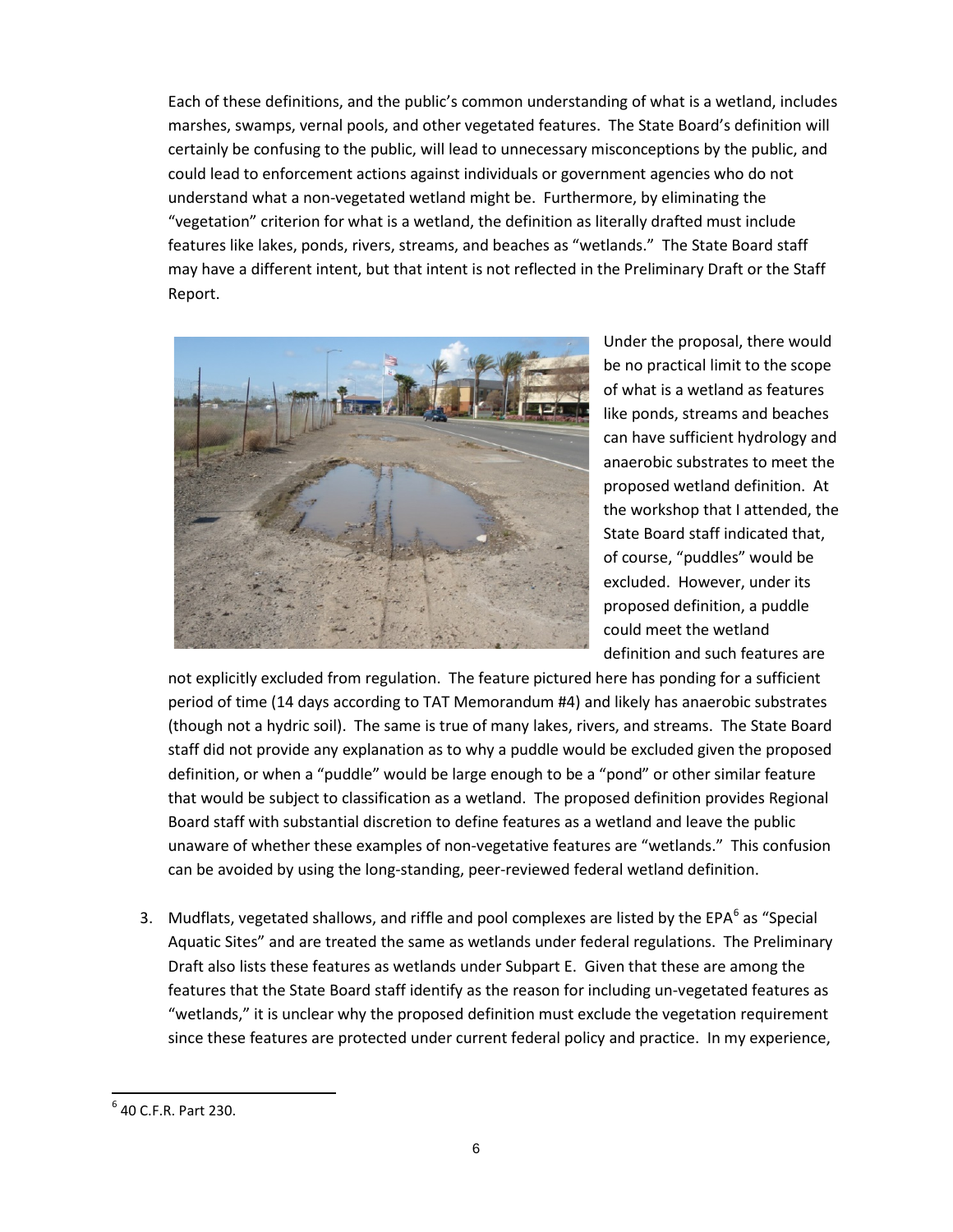delineations verified by the Corps must map both wetlands that meet their definition as well as non-vegetated features identified by the presence of an ordinary high water mark.

If the State Board insists on rejecting the long-standing federal definition and adopting its own definition, it must provide specific, clear guidance on how it will characterize unvegetated features so project applicants and professionals in the field can consistently delineate site features. A definition that "may" include puddles, ponds, and lakes as wetlands – requiring each delineation to independently resolve the extent of wetlands features with Regional Board staff – will be unworkable. To the extent that there are particular types of unvegetated features that the State Board has determined are in need of further regulatory protection, the more appropriate technical approach would be to identify those features specifically as special aquatic features rather than to eliminate the vegetation criterion in the wetland definition.

4. Adopting a state definition of wetland that is different than the federal definition will lead to misinterpretation by the public and Regional Board staff and will require additional staff time to explain, justify, and implement the differences. It will also lead to additional cost and time delays for applicants and others. In my experience as an expert on wetlands, I have found that the courts will also reach independent conclusions on which wetlands are regulated under the definition, particularly if the regulation is unclear and leaves significant room for discretionary decisions to be made. Similarly, many property transactions or other independent regulatory evaluations may require identifying or disclosing features subject to state regulation. This means that independent of the State Board staff's current intent, the proposed definition will require Regional Board staff involvement outside of the permitting realm to assist property purchasers to understand what may be regulated under their definition. Based on the definition as proposed, there is no certainty that statements made by State Board staff at a workshop that puddles or other similar features will not be identified as wetlands will, in fact, preclude future classification of these features as wetlands. Furthermore, the ambiguity created by vesting Regional Board staff with discretion to make these determinations will introduce uncertainty and risk for property owners that will be unable to ascertain with reasonable certainty how features on their property would be classified and/or regulated under State law.

I recommend that the Board adopt the same definition of wetlands as contained in the federal regulations and rely on the proposed section on Special Aquatic Sites to include mudflats. The staff also have argued that playas were a feature that they believe should be included in the definition of wetlands. If that is the State Board's concern, despite the issues I note above about the geography of playas in California, I suggest that staff define and add playas as an additional Special Aquatic Site. Alternatively, the Board could adopt the federal definition and simply state that in addition to the wetlands covered under that definition, the Board has also determined that, for California, mudflats and playas will be regulated in a similar fashion as wetlands. This recommendation would focus on those features that the State Board staff believe are not currently considered wetlands as defined under federal regulation and because such features are affirmatively designated as covered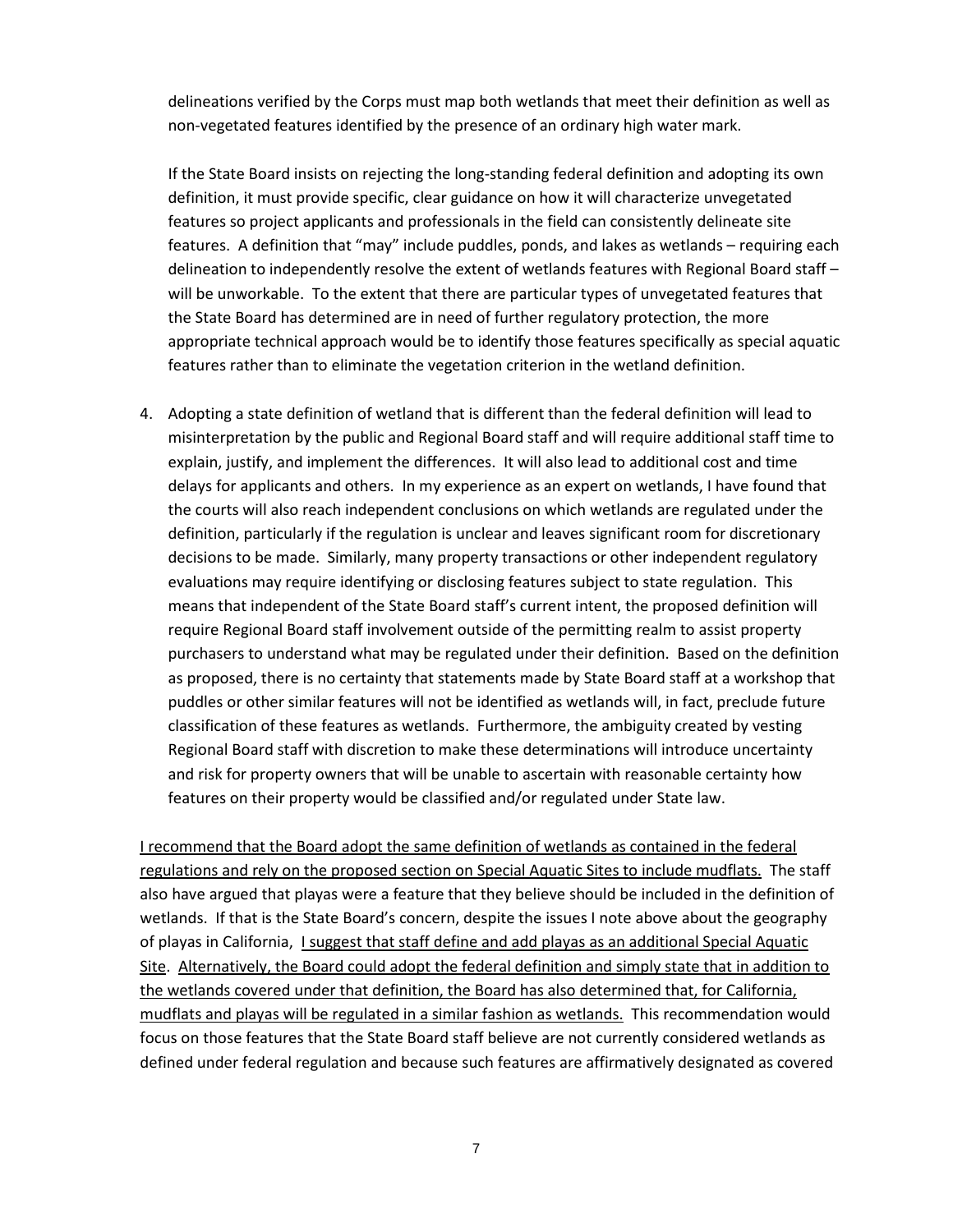under the policy will reduce the potential for confusion among the public, applicants, and Regional Board staff.

# *1.2 Exclusions and Exemptions*

In addition to consistency with the federal wetland definition, *I recommend that the Proposed* Amendments incorporate those exclusions contained in the Preamble to the Corps regulations<sup>[7](#page-7-0)</sup> and exemptions in the existing regulatory definition of "waters of the United States.<sup>[8](#page-7-1)</sup>" The EPA and the Corps further recognized many of these long-standing exemptions in the new definition of "waters of the United States" finalized in 2015. $^9$  $^9$  Features excluded from the definition of "waters of the United States" in the federal regulation include:

- Artificial, constructed lakes or ponds created by excavating and/or diking dry land such as farm and stock watering ponds, irrigation ponds, settling basins, log cleaning ponds, cooling ponds, or fields flooded for rice growing;
- Artificially irrigated areas that would revert to dry land should application of irrigation water to that area cease;
- Artificial reflecting pools or swimming pools created by excavating and/or diking dry land;
- Small ornamental waters created by excavating and/or diking dry land for primarily aesthetic reasons;
- Non-tidal drainage and irrigation ditches excavated on dry land that do not contain permanent water or do not redirect a tributary;
- Water-filled depressions created in dry land incidental to mining or construction activity, including pits excavated for obtaining fill, sand or gravel that fill with water;
- Waste treatment systems, including treatment ponds or lagoons designed to meet the requirements of CWA; and
- Erosional features, including gullies, rills, and other ephemeral features that do not meet the definition of tributary, non-wetland swales, and lawfully constructed grassed waterways

These same exclusions should be adopted by the State Board and applied to the definition of "waters of the State."

In addition to the exclusions and exemptions included within the federal regulations cited above and addressed in applicable federal guidance, I also recommend adopting an exemption for an additional type feature from the scope of "water of the State" for regulatory purposes: industrial, food, and agricultural waste and processing ponds. These features are often artificially created, and have specific purposes for processing or storing materials that are considered pollutants. Examples include manure and other dairy waste processing ponds, stabilization and settling ponds for industrial processing, poultry and other food processing wash water storage ponds, and processed water storage ponds for

<span id="page-7-0"></span> $<sup>7</sup>$  51 Fed. Reg. 41,217 (Nov. 13, 1986).</sup>

<span id="page-7-1"></span><sup>8</sup> 33 C.F.R. § 328.3.

<span id="page-7-2"></span> $9^9$  80 Fed. Reg. 37,054 (June 29, 2015).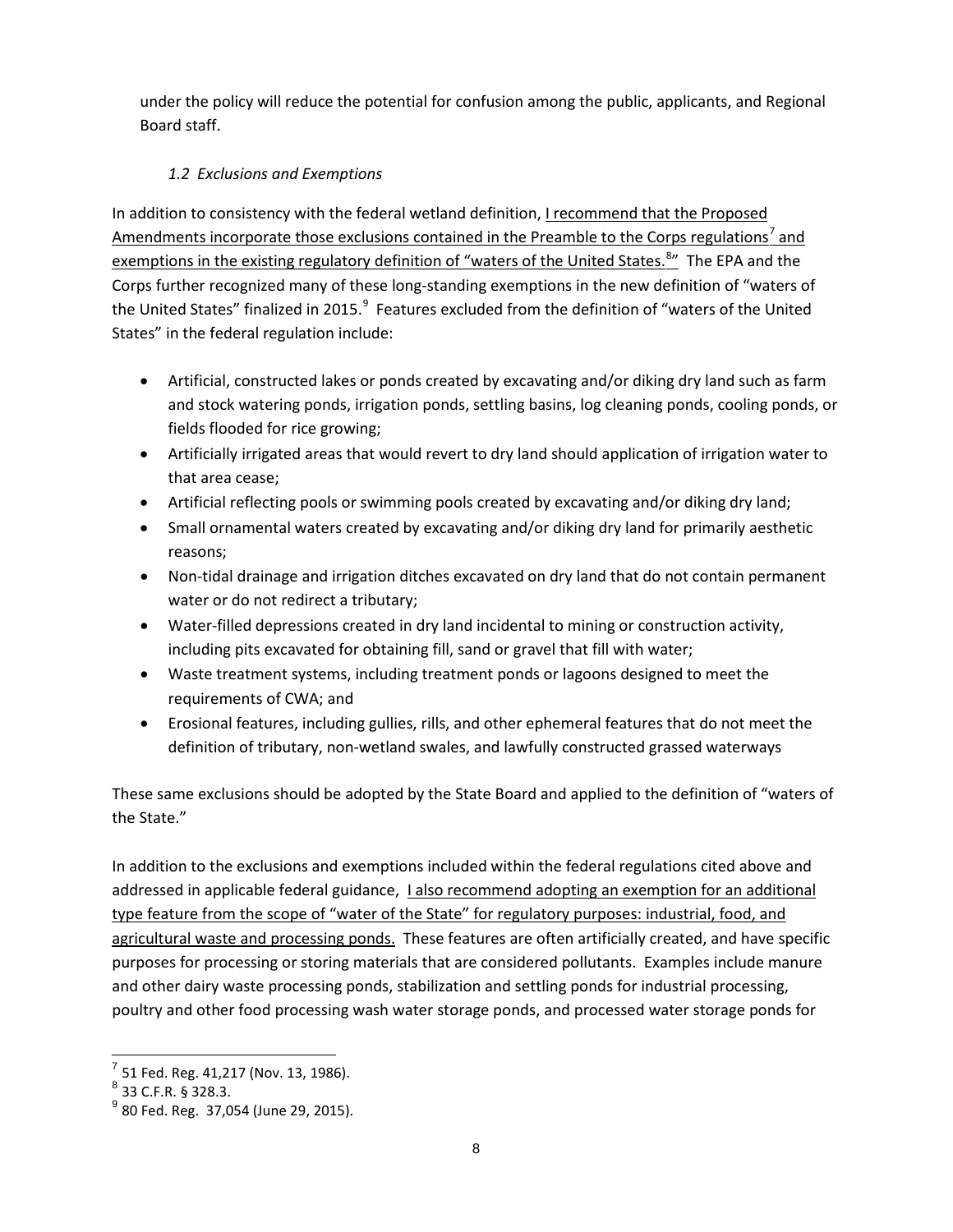## the oil drilling industry.

All of these features are generally unvegetated and therefore could be considered wetlands if the definition in the Proposed Amendments was adopted. These features, like wastewater treatment ponds, require continual maintenance and management to assure their proper operation and treatment and storage of waste. The liquids contained in these features cannot be discharged to receiving waters without proper permits from the Regional Boards. Because these features require maintenance to avoid discharges, classifying these features as wetlands and/or requiring permits to conduct routine maintenance and operation would be counterproductive to assuring protection of "waters of the State," create additional burden on Regional Board staff, and create additional regulatory requirements with no meaningful environmental benefit. An exemption would recognize what is already self-evident, *i.e.*, that these types of features do not contain "waters of the State" subject to regulation pursuant to the Porter Cologne Water Quality Control Act and, by doing so, the State Board would provide greater clarity for project applicants and professionals conducting wetland delineations.

All of these are common sense exemptions and there should be no question that they are not "waters of the State." The fact that these features are commonly created on purpose (*e.g*. artificial ponds, irrigation flows, roadside ditches, waste treatment systems, industrial processing ponds etc.) or are inadvertently created from land practices (*e.g.*, water filled depressions, erosion gullies, etc.) should be sufficient for the State Board to reach a conclusion that they are not "wetlands" that should be regulated. Many of these features also are un-vegetated and if the wetland definition were adopted without change, could also fall under the scope of the proposed definition.

In my experience, such features, when exempted by the Corps under the CWA have also been routinely exempted by the Regional Boards. This practice is long standing. Any State Board effort to change this status quo would be significantly problematic and have no relationship to either isolated wetlands or those wetlands without a "significant nexus" to navigable waters. These exemptions should be continued as the EPA and Corps recommended when drafting the new definition of "waters of the United States,"<sup>[10](#page-8-0)</sup> and apply equally to any "waters of the State." I recommend that the above exemptions be specifically adopted in the next draft of the proposal.

## 2. Use of Alternatives Analysis for NWPs

The most common permit issued by the Corps is the Nationwide Permit (NWP). The Corps issues NWPs to authorize activities under CWA Section 404 and Section 10 of the Rivers and Harbors Act of 1899 that will result in no more than minimal individual and cumulative adverse environmental effects. The Corps re-evaluates these NWPs every five years, conducts a rigorous public review, and provides extensive documentation on the impacts, mitigation, and cumulative impacts of these NWPs. In addition, each Corps District can add conditions to the NWPs that also are developed with extensive public review. There are currently 50 NWPs. Over 40,000 NWP are issued annually by the Corps and they are an effective way to reduce paperwork and streamline routine activities undertaken by private and

<span id="page-8-0"></span><sup>10</sup> 80 Fed. Reg. at 37,098.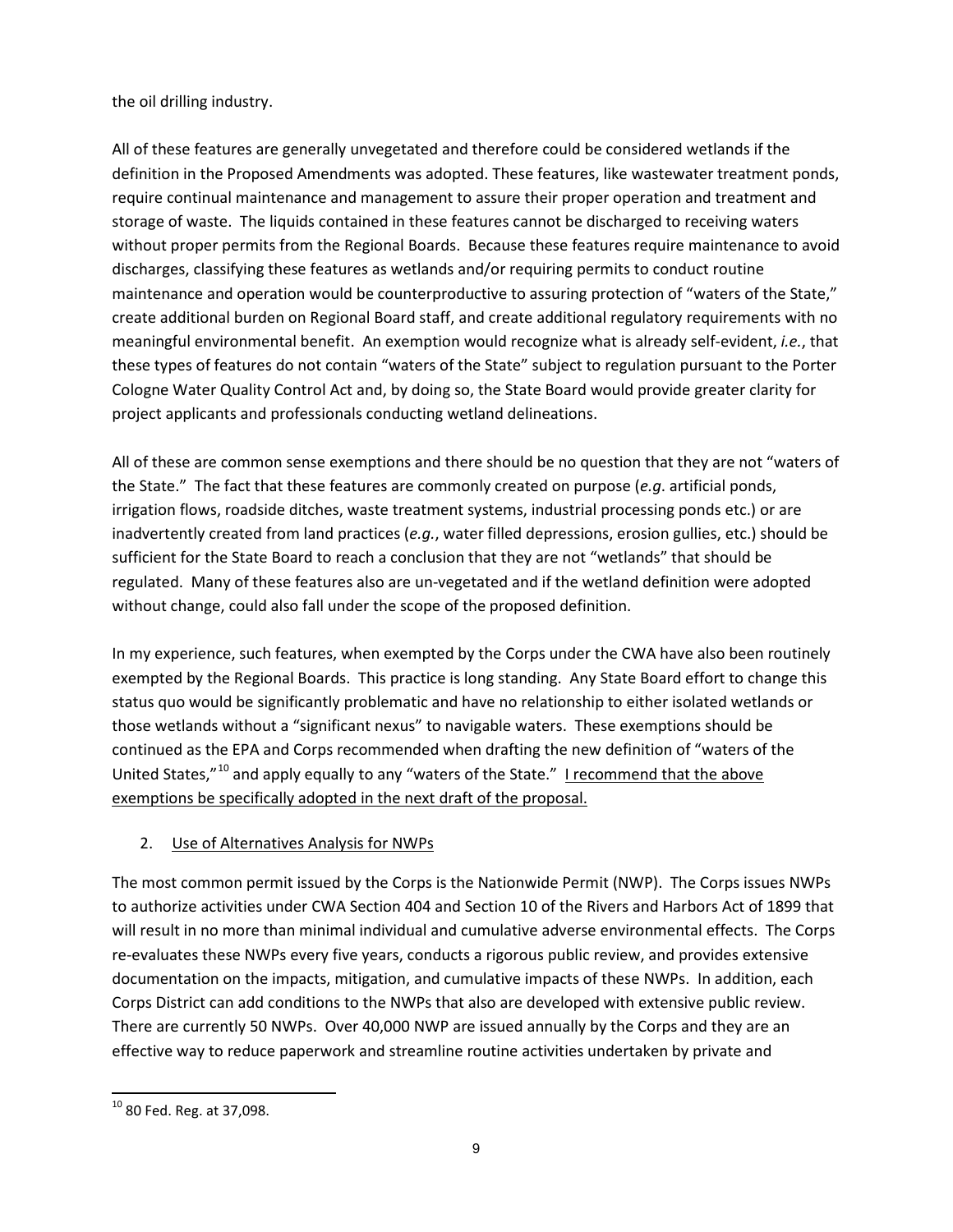governmental entities. Many of the activities subject to NWPs are either related to critical infrastructure (*e.g.*, power-lines and gas pipelines), or address routine, widespread activities (*e.g.*, levee maintenance). In the State of California, approximately 700 NWPs are issued annually by the three Corps Districts (see Table 2).

Table 2. NWP issued in California by San Francisco, Sacramento, and Los Angeles Corps Districts as complied from ORMS (OMBIL Regulatory Module), a computer database program for all regulatory actions managed by the Districts. Some data is incomplete as noted.

| <b>Corps NWP Permits Issued By Year in California</b>                        |                                              |                  |                          |              |  |  |  |
|------------------------------------------------------------------------------|----------------------------------------------|------------------|--------------------------|--------------|--|--|--|
| Year                                                                         | <b>District</b>                              |                  |                          |              |  |  |  |
|                                                                              | <b>San Francisco (SPN)</b>                   | Sacramento (SPK) | <b>Los Angeles (SPL)</b> | <b>Total</b> |  |  |  |
| 2007                                                                         | 153                                          | 258              | 163                      | 574          |  |  |  |
| 2008                                                                         | 222                                          | 317              | 183                      | 722          |  |  |  |
| 2009                                                                         | 248                                          | 315              | 221                      | 784          |  |  |  |
| 2010                                                                         | 194                                          | 216              | 268                      | 678          |  |  |  |
| 2011                                                                         | 258                                          | 215              | 258                      | 731          |  |  |  |
| 2012                                                                         | 227                                          | 247              | 171                      | 645          |  |  |  |
| 2013                                                                         | በ*                                           | 229              | 134                      | 363          |  |  |  |
| 2014**                                                                       | 300                                          | 138              | 20                       | 458          |  |  |  |
| Total                                                                        | 1602                                         | 1935             | 1418                     | 4955         |  |  |  |
| * Likely due to non-reporting rather than zero permits actually being issued |                                              |                  |                          |              |  |  |  |
|                                                                              | ** Data only available for January-September |                  |                          |              |  |  |  |

The Proposed Amendments would significantly reduce the effectiveness and efficiency of the NWP program by requiring many additional elements in the permitting process, including the use of an alternatives analysis similar to the 404(b)(1) Alternatives Analysis that is currently required only for Individual Permits issued by the Corps. Only 13 of the 50 NWPs are conditionally certified by the State Board; the remainder would require a separate CWA Section 401 Certification by the Regional Boards. Processing of the CWA Section 401 Certifications under the existing state program already requires a substantial amount of staff time and there are frequently delays in meeting the time lines established by federal and state regulations.

Under the Preliminary Draft, the need for an alternatives analysis similar to, if not the same as the 404(b)(1) Alternatives Analysis, will result in an increase in the costs to applicants and in delays in processing CWA Section 401 Certifications due to the increased work load on Regional Board staff. At the workshop, State Board staff indicated that the degree of complexity associated with the Alternatives Analysis would be determined on a case-by-case basis, presumably with the decision left up to the Regional Board staff. However, without any direction in the Proposed Amenmdents on how to make these decisions, Regional Board staff will most likely revert to conducting full Alternative Analyses to avoid criticism from opponents to projects and to address criticism of unfairness by those applicants required to do more complicated analyses compared to other applicants. Equally concerning, the discretion provided to staff means that project proponents cannot know, when planning projects, whether they will be required to conduct a full Alternative Analysis to proceed. In addition, because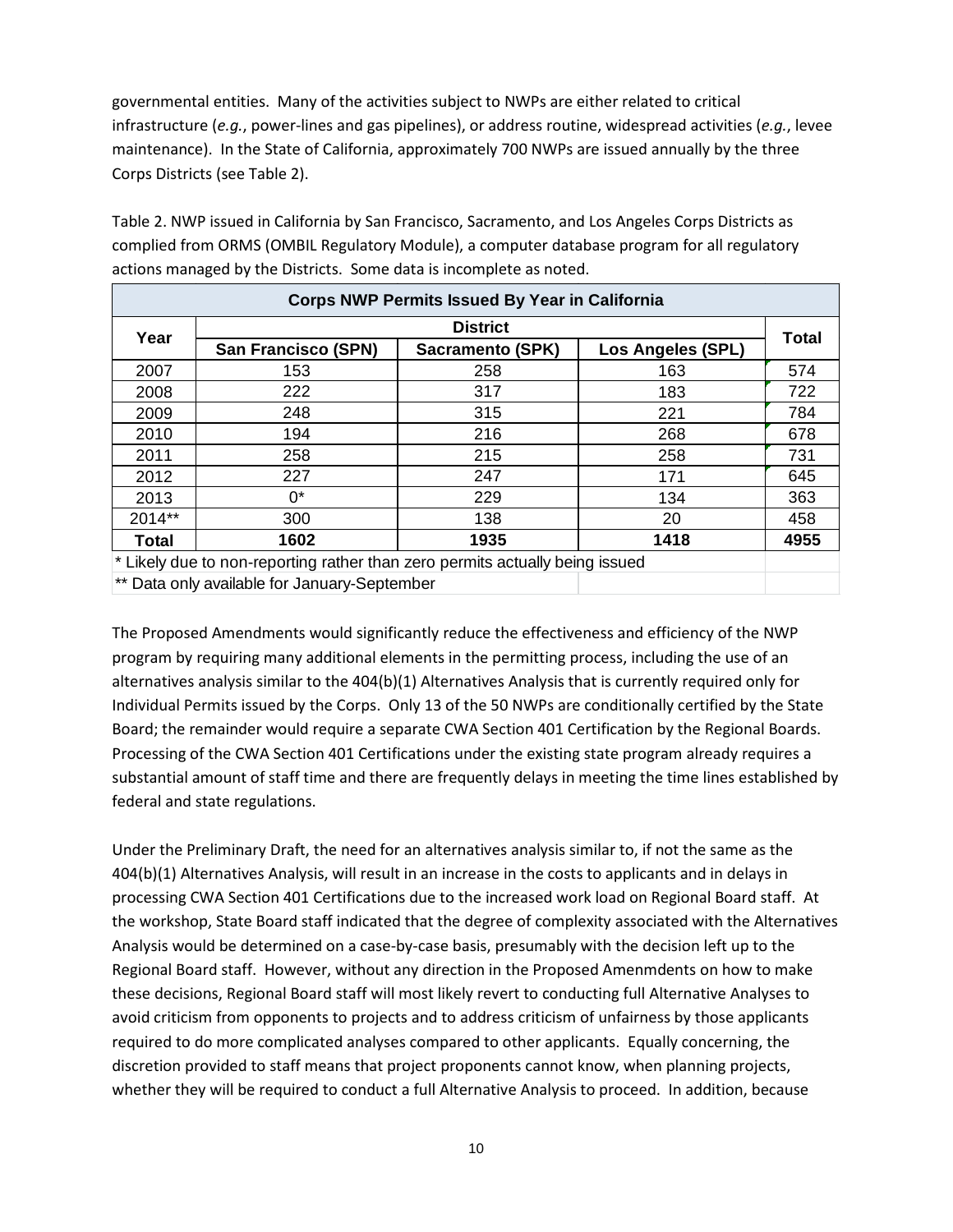there is no lower limit to the wetland acreage or linear feet of stream impacted that may trigger a required Alternatives Analysis, even those NWPs with a small impact<sup>[11](#page-10-0)</sup> that do not require a Preconstruction Notification to the Corps will be forced to comply with the requirement to conduct an Alternative Analysis. As a result, Regional Board staff will be inundated with additional work load and applicants will incur time delays and costs to comply (see Section 4 for analysis on costs for compliance). This could be a significant issue for a variety of projects, including those with project financing where carrying costs could accrue due to delay, for government projects with time-sensitive contracting requirements, and for seasonally-sensitive projects (*e.g.*, work that has to be performed in the summer because of snowfall in the winter months, etc.).

In the instance where the Corps must do a 404(b)(1) Alternatives Analysis for an Individual Permit, the Regional Boards will likely need to perform a different analysis if the Preliminary Draft wetland definition is adopted. Under the 404(b)(1) guidance, there is a rebuttable presumption that a nonwetland dependent activity cannot avoid wetlands and still be feasible and practicable. Depending upon how broad the State wetland definition eventually becomes, in practice, applicants may need to perform separate Alternatives Analyses for the federal and state agencies.

This substantial shift in effort from examining only Individual Permits under the 404(b)(1) guidelines to examining all permit activities will necessarily shift the focus from larger actions to any action with a minimal or inconsequential impact. On average, there are 700 NWP issued annually in California by the Corps. The effort to review, comment, and approve Alternative Analyses will dilute resources and will eliminate streamlining and efficiency that is the desired outcomes of using NWPs. Furthermore, the Proposed Amendments do not identify a compelling need to require Alternative Analyses for projects subject to the NWP program. I recommend that the requirement for an Alternatives Analysis be deleted from all actions that are permitted by NWPs.

## 3. Mitigation Requirements

In the 2008 EPA and Corps Compensatory Mitigation Rule, 70 Fed. Reg. 19,594 (April 10, 2008), mitigation banks, in-lieu fee programs, and permittee responsible mitigation are listed in order of priority for use in meeting mitigation requirements under the CWA. The identification of mitigation banks as a priority by EPA and the Corps is significant because mitigation banks have proven to be successful in achieving the replacement of loss aquatic functions. In 2004, the Society of Wetland Scientists released an independent position paper describing mitigation banking as a sound mechanism which can improve compensatory mitigation success and contribute to the goal of no net loss of wetlands and other aquatic resources. Based on records maintained by WRA, there are currently approximately 50 wetland mitigation banks operating in the State of California.

The Proposed Amendments adopts most of the 2008 Compensatory Mitigation Rule, except for 40 C.F.R. Section 230.93(b)(1) that sets forth mitigation banks as a first priority for providing compensatory

<span id="page-10-0"></span> $11$  For a number of NWPs, projects with minor fill less than 10 cubic yards or less than 0.1 acre of impact are automatically qualified under the NWP and no Preconstruction Notification is necessary to the Corps and the project can proceed if it meets all other conditions, including obtaining a CWA Section 401 Certification.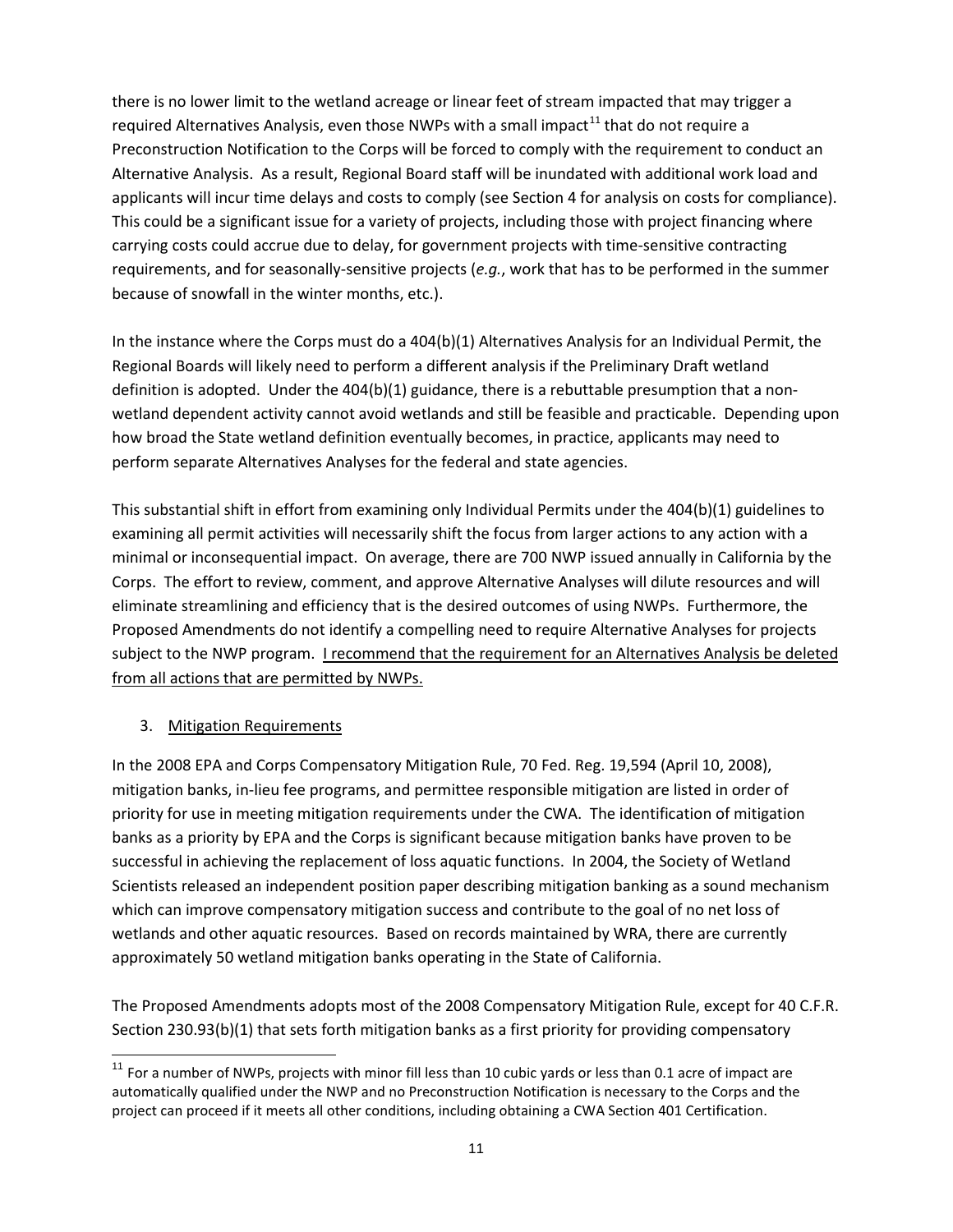mitigation. As stated at the workshop, and is clear in the Proposed Amendment, the use of mitigation banks is a viewed as a "soft preference." The State Board's proposed lack of support for mitigation banks conflicts with the EPA's and the Corps' position and sends a conflicting message to applicants and the mitigation banking industry on compensatory mitigation. The Preliminary Draft does not explain why the State Board is taking a position contrary to EPA and the Corps and the evidence of the value of mitigation banks. Mitigation banks have proven to be successful in achieving replacement for wetland impacts and have defined service areas based on watershed areas and approvals by federal and state agencies, including the Regional Boards. The State Board must explain why it is not making mitigation banks a priority and establishing a policy in conflict with the EPA and the Corps.

The use of a watershed plan is being used as a substitute for shifting the emphasis on compensatory mitigation to permittee responsible mitigation on-site. The watershed plan requirement is an unfunded mandate under the Proposed Amendments and will require substantial resources, either by local agencies or the applicants to develop watershed plans that must be approved by the Regional Boards. The State Board is not committing any funds for development of watershed plans by local agencies and does not explain how or on what timeframe watershed plans will realistically be developed across the State without such funding.

I recommend that the Proposed Amendments include the similar preference for approved mitigation banks that is contained in the federal Compensatory Mitigation Rule and that, should mitigation banks be approved within a particular region, the Regional Board will work with those mitigation banks to provide compensatory mitigation to projects within the approved service areas.

### 4. Additional costs, delays, and staff requirements of Proposed Amendments

As described above, the Proposed Amendments propose a number of additional steps and documents beyond the requirements of the current CWA Section 401 Certification program. Many of these changes will apply to all Individual, Regional, and NWP issued by the Corps Districts. By far, the most frequent authorizations issued by the three Corps Districts in California are NWPs and approximately 700 are authorized annually throughout the State (Table 2). Therefore my analysis focused on the 401 Certification costs associated with NWPs. If the Proposed Amendments were implemented, they would substantially increase time and costs associated with the 401 Certification process and place further demands on Regional Board staff who are already burdened with a heavy work load.

I have developed an analysis of the potential additional costs associated with the CWA Section 401 Certification process (Table 3) for projects otherwise subject to the NWP program. The analysis provides a list of the additional materials that will be required beyond those currently included in applications to the Corps and Regional Boards. For each of these materials, I have provided an estimate of the typical cost associated with producing these documents by a consultant on behalf of an applicant, the estimated time that Regional Board staff may require to review these materials or conduct the necessary field work, and the delay that may be entailed in order to process these requests. On the latter estimate, I have used my experience in working with various Regional Board staff when processing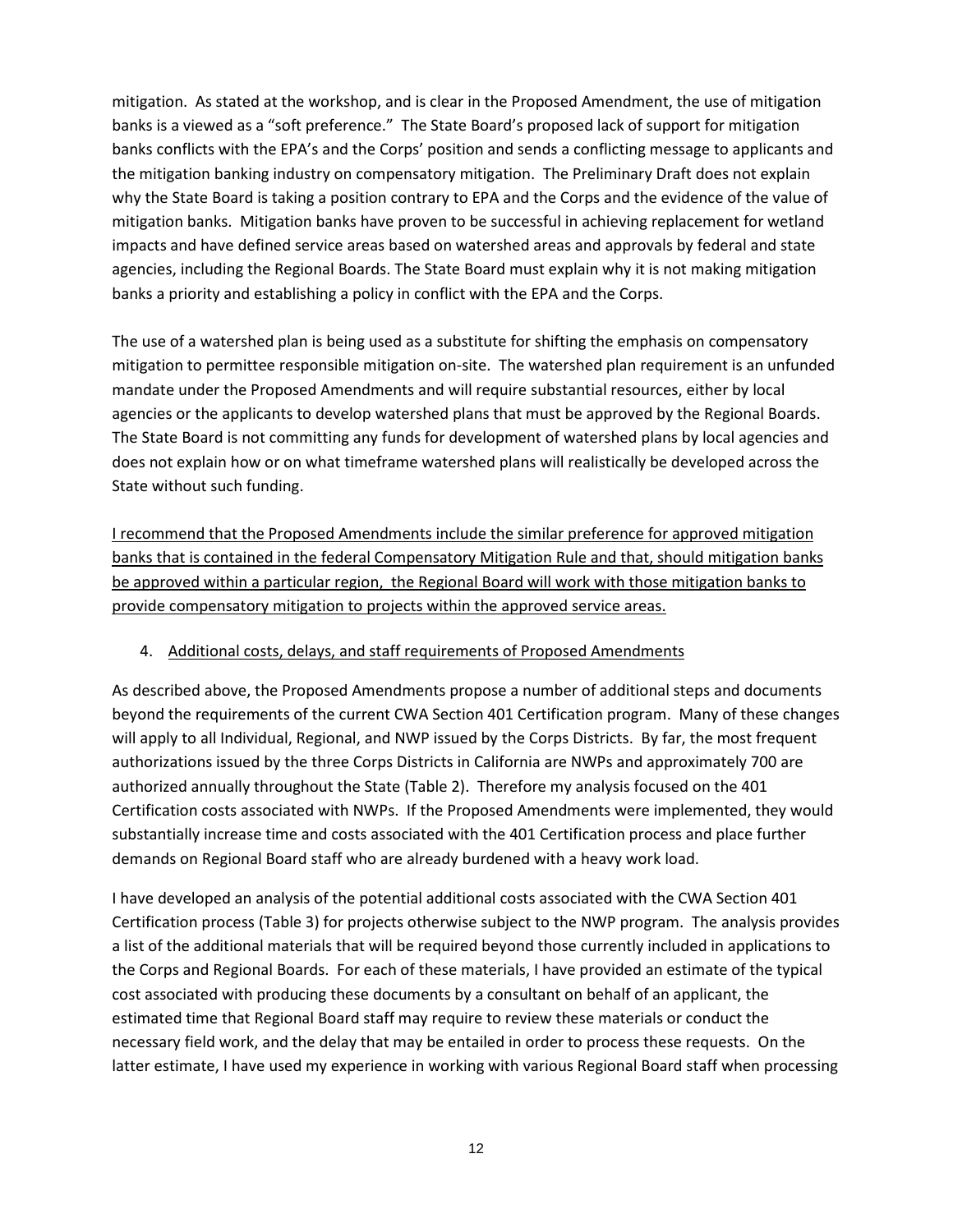applications. Finally, I have provided information on training that will be required by Board staff to understand the information being submitted and to process the requests.

### *4.1 Delineation*

The Proposed Amendments make frequent use of the term "case-by-case." Because the proposed definition of wetland is not the same as the one used by the Corps of Engineers, there will be great uncertainty in how the definition will be applied. In addition, many of the exclusions and exemptions contained in the federal regulations (see Section 1.2 of this letter) are not adopted by the Proposed Amendments. In recognition of this problem, the Preliminary Draft states "project proponents are strongly encouraged to contact the Water Boards for assistance prior to submitting an application for dredged or fill projects" [Preliminary Draft at 2]. Such clarification may be necessary prior to field work so that appropriate mapping can be conducted, but pre-application consultation will likely increase project delays, particularly if Regional Board resources for administrating this entire program are stretched. In addition, the Regional Board staff may cause substantial delay and cost by requiring rainy season data, especially if the initial field work is initiated in the spring or summer of any year [Preliminary Draft at 4]. Such data is not required by the Corps as the 2008 Regional Supplements provide indicators to be used during the dry season.

In my experience, Regional Board staffs relied substantially, and in most cases, exclusively on Corps verified delineations using the federal wetland definition. In addition, most Corps Districts now process delineations as Preliminary Jurisdictional Determination which include all wetland features on the site. These maps also include non-vegetated wetlands as other "waters of the United States." This information can then be directly incorporated into CWA Section 401 Certification applications in a consistent manner. Under the Preliminary Draft, the applicant, its consultants, and Regional Board staff will need to apply the State definition to determine if there are additional features that should be regulated as wetlands, or otherwise are "waters of the State," and this will have to be presented in separate reports and maps to be verified by Regional Board staff. This cannot be successfully implemented unless Regional Board staffs have appropriate training in these procedures. Furthermore, additional mapping may occur outside the project boundaries if the project may "affect them" in a manner that is not described in the Preliminary Draft. These additional steps will add to the cost of the delineation, require additional staff time, and necessitate training staff in delineation practice.

### *4.2 Application*

The current CWA Section 401 Certification application contains much of the same information as required in a Corps PreConstruction Notification. However, under the procedures described in the Proposed Amendments, additional information must be submitted by project applicants. For example, while no guidance is provided on how to address climate change, project applicants may be required to address the issue as part of the application process. More significantly, the Proposed Amendments require that a 404(b)(1) "like" alternatives analysis be undertaken for NWPs [Preliminary Draft at 2, 6, and Appendix A]. The Alternatives Analysis itself is frequently very lengthy, can include both on and offsite project locations, requires extensive consultant time by planners, engineers, and biologists to evaluate alternative site designs, and may even necessitate economic considerations. Additionally, legal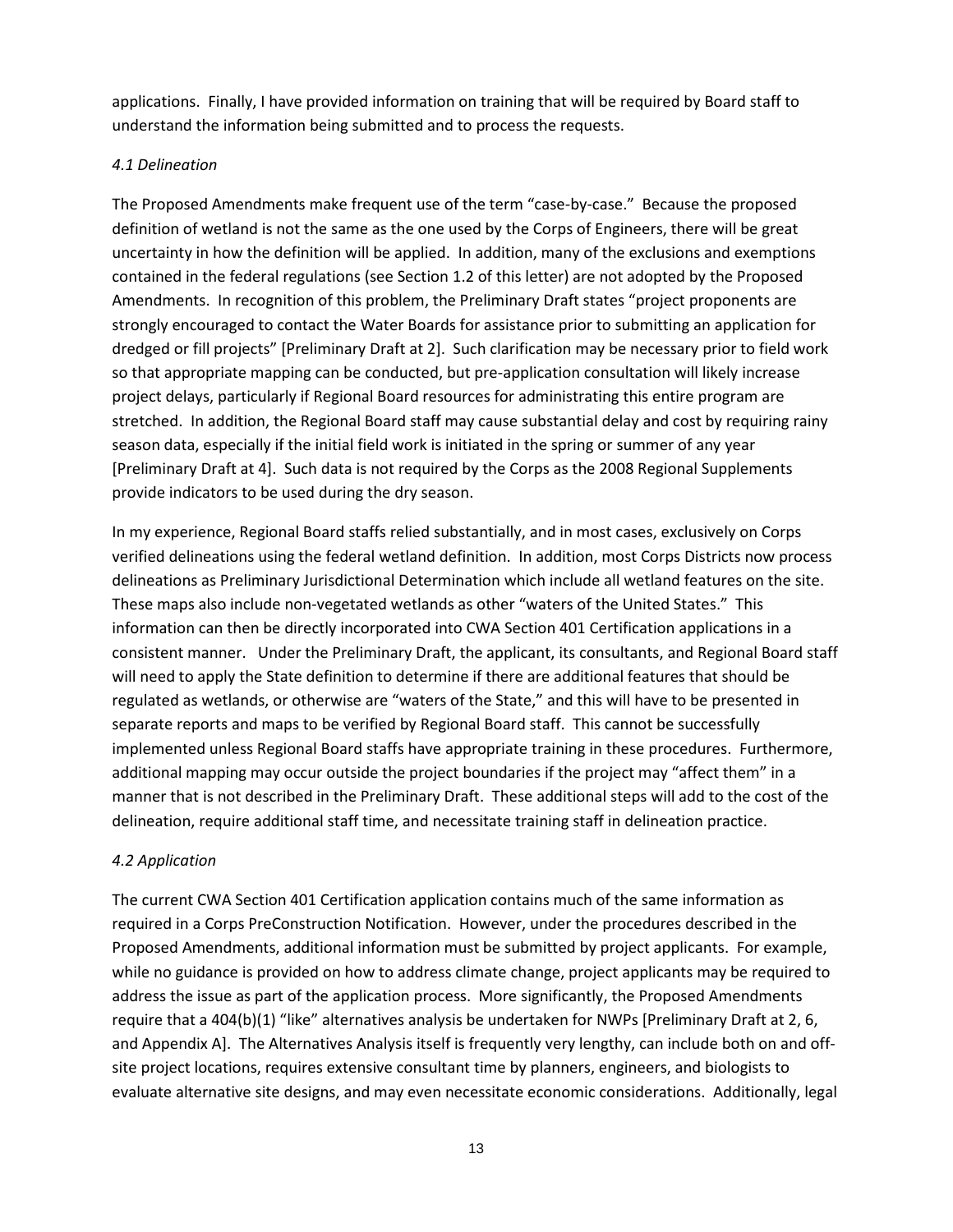counsel is often involved given the legal complexities of the Alternatives Analysis process. Presently, only the San Francisco Regional Water Quality Control Board requires a 404(b)(1) Alternatives Analysis for NWPs. I have experience in scoping and preparing these types of Alternative Analysis documents via permit applications submitted to that Regional Board. The costs can be substantial for a typical NWP applicant to prepare engineering drawings, prepare calculations, and submit reports. I have examined the consultant fees for four recent Alternative Analyses for NWPs conducted by applicants for the San Francisco Regional Water Quality Control Board. Costs ranged between \$15,000 to \$50,000. As noted, those costs represent only a fraction of total costs which would also include costs associated with delay, costs for legal counsel, and staff time by project proponents. Including these costs to consultant costs, I estimate the average cost of an Alternatives Analysis for an applicant at \$40,000.

Regional Board staff will need to review, provide comments, and evaluate final reports. Because of the public nature of the certification process, this document would also likely be reviewed by the public, including opponents to the project, who may request additional information and documentation prior to the final certification. More importantly, there can be substantial delays in processing documents by the Regional Board staff given the extensive information that will need to be verified. In my experience to date, Regional Board staff often takes 60-90 days or more to respond to detailed documents under their current work load.

### *4.3 Mitigation*

The Preliminary Draft relies heavily on conducting a watershed profile as part of the compensatory mitigation approval [Preliminary Draft at 4]. It is presumed that such an analysis would be required regardless of whether mitigation bank or in-lieu fee credits are purchased or permittee responsible mitigation is undertaken. Some guidance is provided on what is required within a watershed profile; but since it is an entirely new type of document not previously required, I have had to make a best case determination of its cost. Regional Board staff will also need to be trained in how to evaluate and review watershed profiles and respond to public comments on these documents.

A functional assessment (as yet undefined, but presumably CRAM) will also need to be undertaken on the impacted wetlands. At present, CRAM is not required for NWPs by the Corps, which uses a mitigation ratio calculator for determining mitigation acreage. The CRAM analysis which be conducted by the applicant, reviewed by Regional Board staff, and likely require further revisions by the applicant. CRAM can only be completed by certified individuals under a rigorous training program that will increase costs to applicants and training time for Regional Board staff.

## *4.4 Costs & Delays*

The costs associated with a "typical NWP" for fill of less than 0.5 acres can be substantial given the "case-by-case" considerations that the Board staff will need to make (Table 3). I have determined that the additional costs would be approximately \$145,500. While not all costs may apply to a particular permit action, for controversial projects, where there is a NIMBY element or a vocal environmental or labor opponent, the costs could be significantly higher. I have also estimated that the new requirements would require additional Regional Board staff time of 16 days to process this "typical NWP." More importantly, the time delay for applicants could be substantial. While not all of these time periods are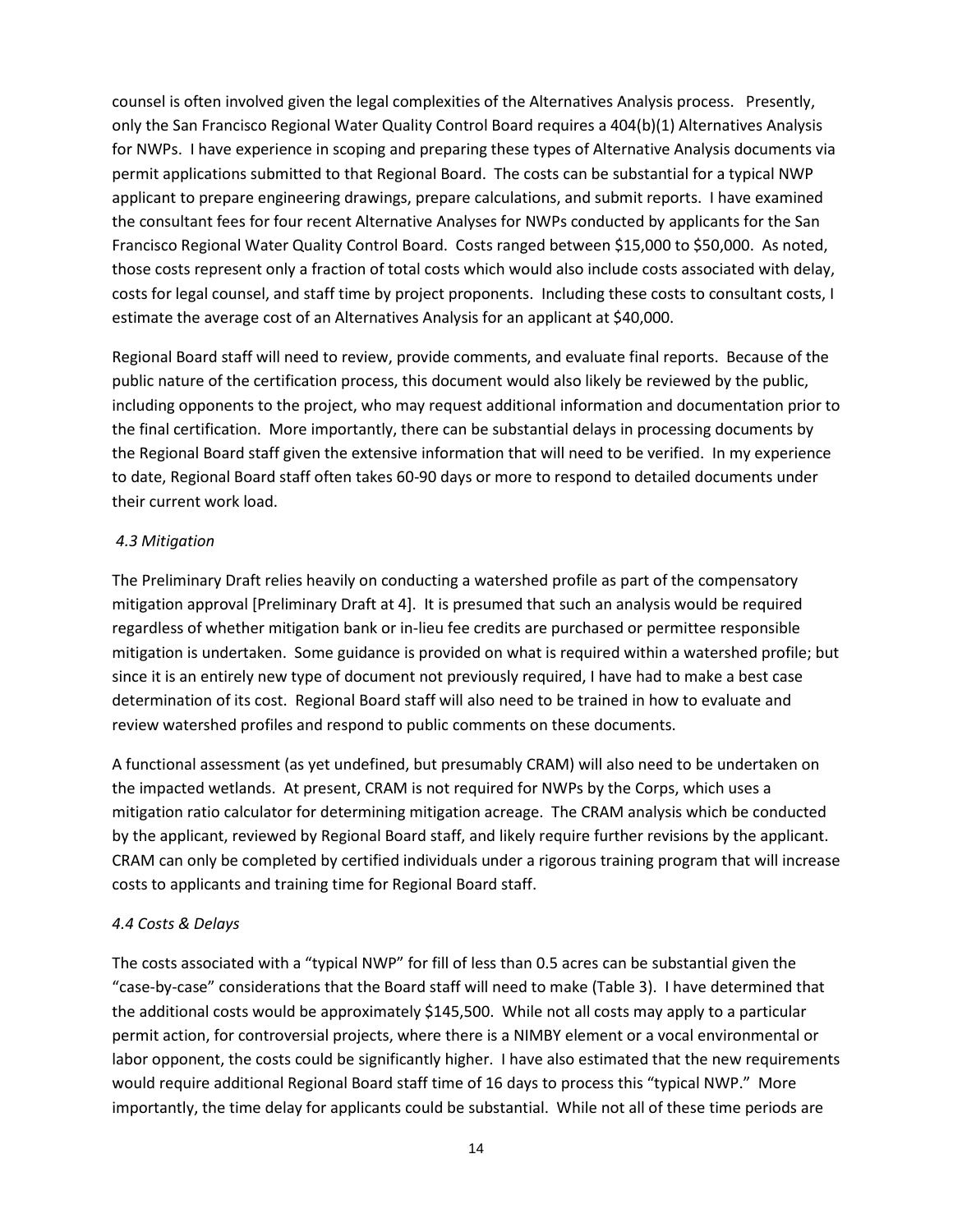additive, I believe a reasonable estimate of the delay in a "typical NWP" to be a year or more (Table 3). In addition, my estimate of the costs does not include the costs associated with delays on the project proponent or the public state or municipal agency. Costs incurred to retain property in escrow, to secure mitigation credits, and delays in construction of infrastructure are likely to increase for applicants if the Proposed Amendments are finalized. If the State Board does not believe there will be additional delays as described in Table 3, it must explain how applicants will take these additional required steps, provide these additional required documents, and participate in the Regional Board review and approval process without time delays in the application process. At the Workshop, Board staff stated that revised permit application forms and procedures will be developed to increase efficiency; however, these have not been produced at the time of these comments are due and therefore cannot be evaluated to see if they will achieve that purpose. The State Board should explain what it believes will be the additional time delay from the current process, if it believes it is different from what is in Table 3.

The estimated delays that are outlined in Table 3 assume that the Regional Boards will obtain an increase in budget and full-time staff to implement this new program (*i.e.*, the estimates presume no delay associated with backlog or the otherwise unavailability of staff to work on permitting projects). In other words, the estimated delays are the *best* case scenario. The Proposed Amendments do not discuss if or how the Regional Boards would obtain the necessary resources to actually implement a new program. It is very likely that there will be no new resources, let alone the resources that are necessary to achieve the timelines assumed in Table 3. As a result, the delays outlined in Table 3 will likely, as a practical matter, be much longer as a backlog in permit applications develops and significant delays accrue. These significant delays will only be more pronounced in the beginning of this new program, before Regional Board staff have the ability to be adequately trained in wetland delineation, reviewing watershed profiles, etc. Further, this estimate does not include the time that Regional Board staff would need to devote to supporting the defense of permitting decisions in response to litigation by environmental or labor opponents or project applicants. Time spent by Regional Board staff responding to an anticipated increase in litigation, means the loss of time devoted to processing new applications, further delaying the process for other permit applicants seeking Waste Discharge Requirements. The State Board must explain how the Regional Boards will fund and staff the implementation of this new program so there will not be significant delays in the permitting process.

The estimate of \$145,500 for additional costs is the estimate for an "average" or "typical" NWP subject to an Alternatives Analysis. In California, approximately 700 NWPs are issued each year (see historical data in Table 1). As a result, this would equate to over \$100 million in additional applicant costs and 47 additional person years<sup>[12](#page-14-0)</sup> of work by Regional Board staff to process. In addition, there will be a substantial training program required for current staff and new hires necessary to implement this program. While I have tried to be conservative in my estimates, it is likely that actual costs will be higher to comply with the policy as proposed, both by NWP applicants and by the Regional Board staff. Furthermore, this assessment only estimates additional cost and potential delay associated with NWP applications. There will be an even greater cost and delay for applicants seeking individual Waste

<span id="page-14-0"></span> $12$  Calculated as 260 work days during the year minus 10 holiday and 10 vacation days equals 240 work days available.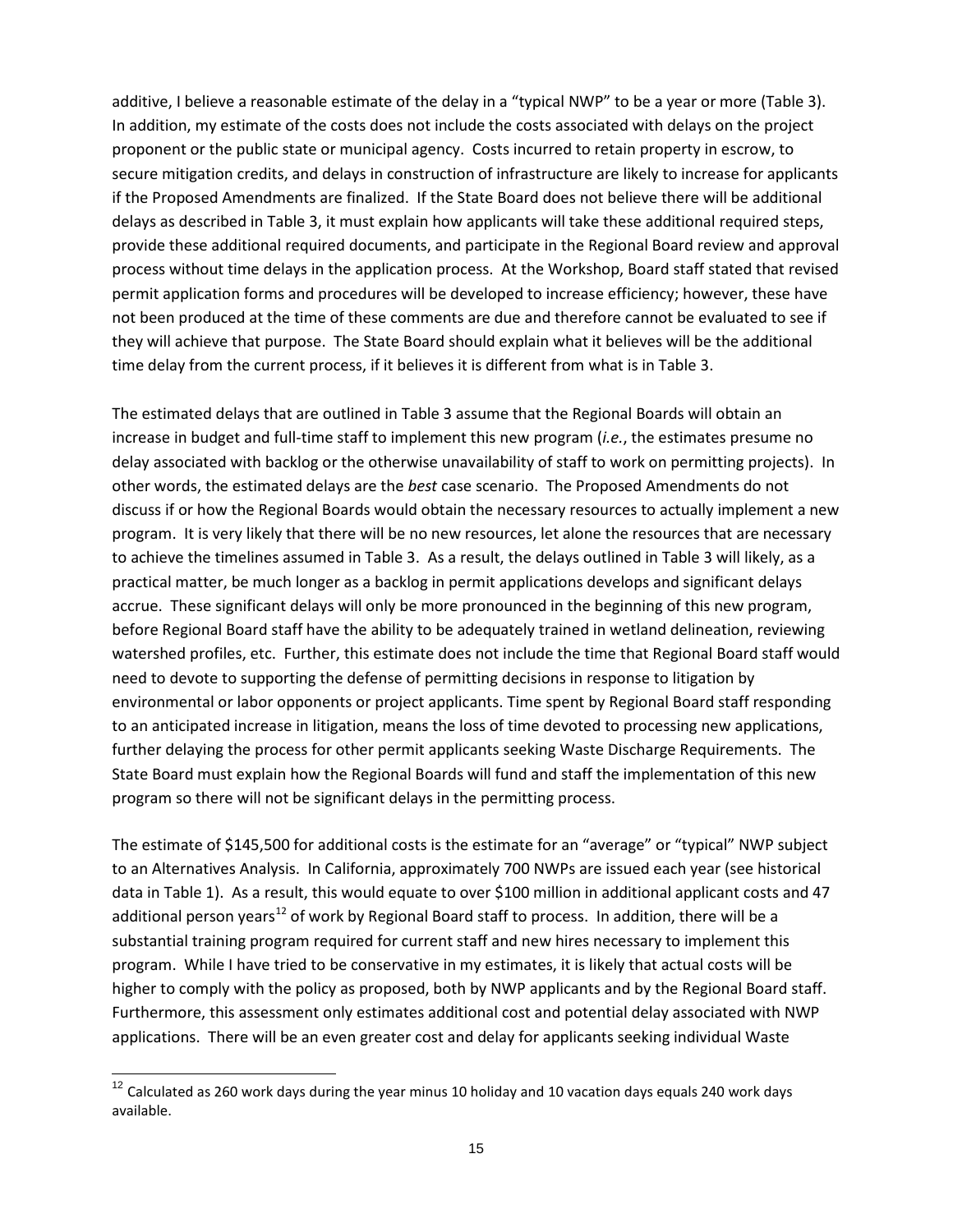Discharge Requirements, particularly for more complex projects. In fact, the Proposed Amendments indicate that such projects may be subjected to two rounds of public comment on an Alternatives Analysis, which would substantially increase delay and cost as well as demand on Regional Board staff.

There is no explanation in the Preliminary Draft on how the Regional Boards will meet these additional demands and avoid crippling delays in the permitting process and the associated impacts on public and private infrastructure projects and the California economy.

5. Summary

I am submitting these comments with a request that the State Board staff revise the Proposed Amendments based on recommendations highlighted in this letter in order to be consistent with federal policy and to minimize and reduce redundancy and inefficiencies in assuring the protection of "waters of the State." The comments made in this letter represent my individual opinion and experience over 35 years and are not meant to be representative of my employer.

Sincerely yours,

Michael Josselyn, PhD Certified Professional Wetland Scientist